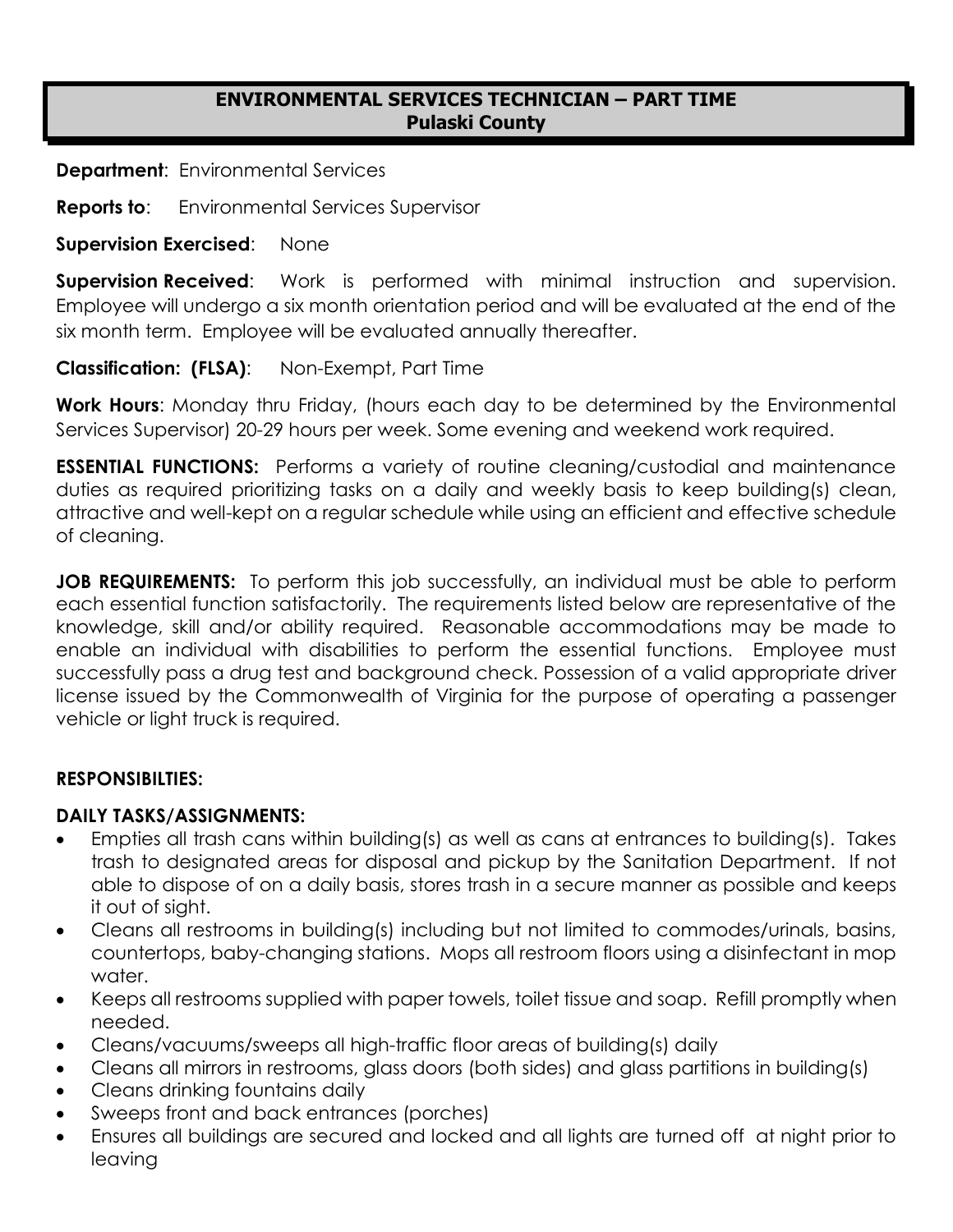# **WEEKLY TASKS/ASSIGNMENTS:**

- Requests supplies for building(s) when needed from Environmental Services Supervisor in order to have sufficient supplies on hand. Picks up all cleaning and paper supplies ordered in a timely manner from central supply storage area.
- Maintains inventory of all cleaning and paper supplies
- Cleans/vacuums/mops floor areas in staff areas, kitchen and meeting room(s) weekly
- Dusts/cleans/polishes all horizontal and vertical surfaces that can catch dust or gets dirty weekly including but not limited to wooden furniture (tables and chairs) and other furniture (couches), countertops, short bookshelf tops and all bookshelves weekly
- Cleans windowsills of dust, cobwebs and bugs weekly. Remove all cobweb buildup from corners, on walls, behind doors and over transoms (indoors and outside).
- Checks and washes door knobs, door frames, walls, and light switches for dust, dirt, stickiness and graffiti
- Cleans, strips, waxes, polishes and buff tile and/or wood floors when needed
- Spot-cleans or shampoos carpeted areas when/where needed. Notifies building(s) supervisor(s) when carpeted areas in building(s) need major cleaning/shampooing.
- Maintains and cleans equipment and tools by cleaning/replacing filters, keeping mop heads clean and replacing when needed, etc. and puts away equipment after using them. Reports any problems with equipment to the Environmental Services Supervisor.
- Reports any lights out at the building(s) inside or outside to Facilities Manager

# **KNOWLEDGE, SKILLS, AND ABILITIES:**

- Knowledge of relevant cleaning/maintenance equipment and supplies
- Ability to prioritize daily tasks
- Ability to read and interpret instructions/directions related to the use of cleaning/maintenance supplies and the operation of cleaning/maintenance equipment and tools
- Ability to make independent decisions based on good office cleaning/maintenance practices
- Ability to effectively follow oral and written communication
- Ability to pay attention to detail
- Ability to plan ahead and anticipate problems and possess good problem-solving skills

**ADA REQUIREMENTS**: Must be capable of physical work necessary to clean building(s) assigned. Must be able to lift, carry and/or handle boxes or materials weighing up to 50 pounds on a daily basis if needed. Must be able to walk, bend, twist, kneel, stoop, crawl, stand for long period of time, reach above head, feel, grasp, pull or push and do repetitive motions in carrying out cleaning duties. Have normal or corrected vision to work with cleaning equipment, tools and supplies where it is necessary to see details within eight feet. May be exposed to dust and odors in the process of cleaning building(s). Uses cleaning materials daily in cleaning buildings such as bathroom cleaner, furniture polish, air freshener, disinfectant, etc. that could be toxic if used incorrectly. May be exposed to biological hazards if assigned to certain buildings like the Health Department. There are no requirements on exposure to mechanical or electrical hazards other than the normal use of cleaning tools and equipment